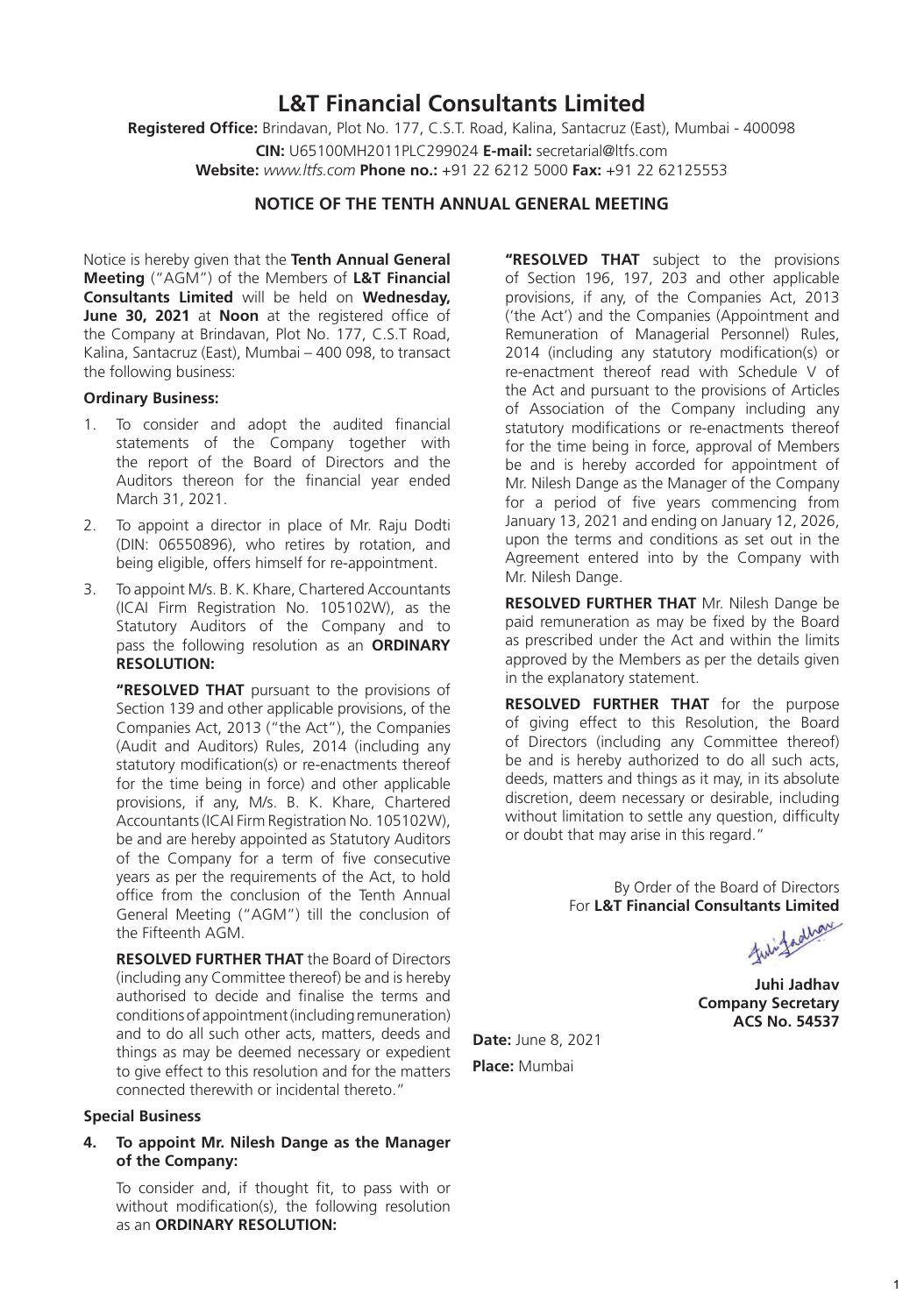#### **Notes:**

- 1. The Statement as required under Section 102 of the Companies Act, 2013 ("the Act") is annexed to the Notice.
- **2. A MEMBER ENTITLED TO ATTEND AND VOTE AT THE TENTH ANNUAL GENERAL MEETING ("AGM") IS ENTITLED TO APPOINT ONE OR MORE PROXIES TO ATTEND AND VOTE, INSTEAD OF HIMSELF/HERSELF AND THE PROXY NEED NOT BE A MEMBER OF THE COMPANY.**

Pursuant to the provisions of Section 105 of the Act and Rule 19 of the Companies (Management and Administration) Rules, 2014, a person can act as proxy on behalf of Members not exceeding fifty and holding in the aggregate not more than ten percent of the total share capital of the Company carrying voting rights. However, a Member holding more than ten percent of the total share capital of the Company carrying voting rights may appoint a single person as proxy and such person shall not act as proxy for any other person or Member. The instrument appointing a proxy should, however, be deposited at the registered office of the Company not less than forty-eight hours before the commencement of the AGM. Further, the proxy holder shall carry a valid proof of identity at the AGM.

- 3. Members are requested to intimate change, if any, in their address to the Company at its registered office.
- 4. Proxy register shall be made available for inspection during the period beginning twenty-four hours before the time fixed for the commencement of the Meeting and ending with the conclusion of the Meeting. Inspection shall be allowed between 9.30 a.m. and 6.00 p.m.
- 5. The Members are requested to bring their copy of the Annual Report to the AGM.
- 6. Corporate members intending to send their authorised representative(s) to attend the AGM are requested to send a duly certified copy of the Board Resolution authorising their representative(s) to attend and vote at the AGM.
- 7. In case of joint holders attending the meeting, only such joint holder who is higher in the order of names will be entitled to vote.
- 8. The Members/ Proxies should fill the Attendance Slip for attending the AGM.
- 9. All documents referred to in the Notice, if any, are available for inspection at the registered office on any working day of the Company, between 9.30 a.m. to 6.00 p.m. from the date of dispatch of the Notice up to and including the date of the AGM and at the AGM venue.

10. Additional information of Directors seeking appointment/re-appointment at the ensuing AGM, as required under Clause 1.2.5 of the Secretarial Standard on General Meetings issued by the Institute of Company Secretaries of India ("SS-2"), is annexed to the Notice.

**EXPLANATORY STATEMENT PURSUANT TO SECTION 102 OF THE COMPANIES ACT, 2013 ("THE ACT") FORMING PART OF THE NOTICE DATED JUNE 8, 2021.**

#### **The following Explanatory Statement relating to the accompanying Notice sets out all material facts in respect of the resolutions:**

#### **Item No 4:**

Pursuant to the provisions of Section 203 of the Act, every listed company and every other public company having a paid-up share capital of Rs. 10 crore or more are required to have whole-time key managerial personnel i.e., either a Managing Director or a Chief Executive Officer or a Manager and in their absence, a whole-time director.

Considering that the paid-up capital of the Company is above Rs. 10 crore, the Board of Directors of the Company at its meeting held on January 13, 2021 had subject to approval of Members of the Company proposed the appointment of Mr. Nilesh Dange as the Manager of the Company for a period of five years commencing from January 13, 2021.

Mr. Dange is the Chief Human Resource Officer, L&T Financial Services ("LTFS") and is responsible for leading the Human Resource and Facilities and Channel Management functions at LTFS.

Mr. Dange joined LTFS from the Defence IC of Larsen & Toubro Limited, the ultimate holding company where he worked as a Senior Deputy General Manager for HR function. With a career spanning more than 23 years, Mr. Dange brings a rich experience in areas of HR, personnel management, organisational development and talent management. As a part of Mr. Dange's professional career, apart from L&T, he has worked in various roles with H & R Johnson (I) Ltd., Swifts Limited and NRC Limited. During this journey, Mr. Dange has undertaken significant initiatives in implementation of HR interventions in the fields of HR policies, change management, talent sourcing and development, industrial relations and aligning HR priorities to business strategies.

Mr. Dange is a Post Graduate in HR & a Science Graduate from Pune University. He also holds an Executive Management Degree in HRM from XLRI, Jamshedpur.

The Board is of the view that Mr. Dange's appointment as the Manager of the Company would be of immense significance to the Company and accordingly recommends his appointment to the Members.

As required under Section 196(4) of the Act, the material terms and conditions of the Agreement entered with Mr. Dange are as under: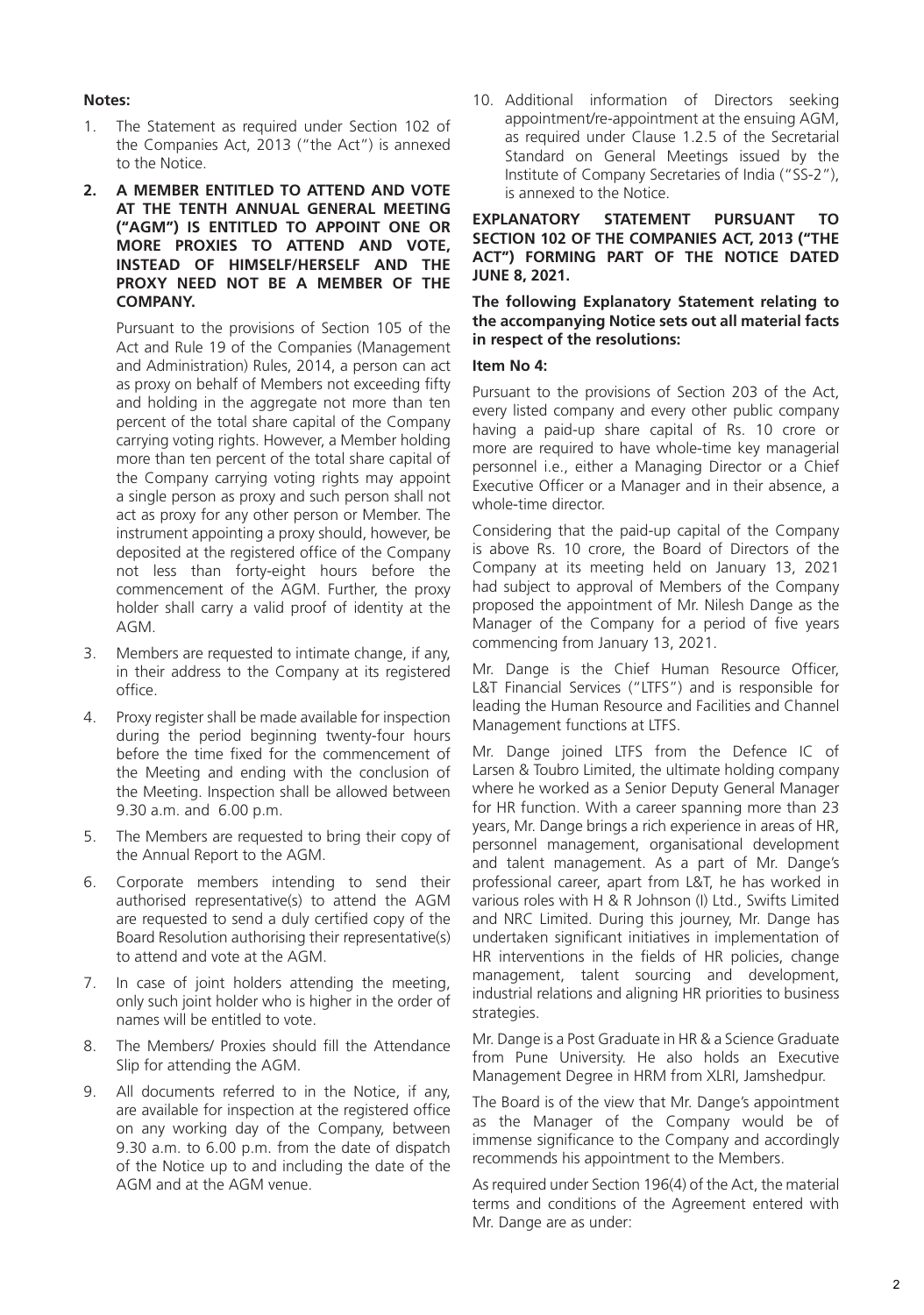### **Remuneration Details**

### **a. Basic Salary:**

In the range of Rs. 6,00,000/- (Rupees Six Lakhs only) to Rs. 9,00,000/- (Rupees Nine Lakhs only) per annum.

### **b. Allowances:**

All applicable Allowances - In the range of Rs. 28,00,000/- (Rupees Twenty Eight Lakhs only) to Rs. 42,00,000/- (Rupees Forty Two Lakhs only) per annum.

#### **c. Variable Remuneration:**

In the range of Rs. 17,00,000/- (Rupees Seventeen Lakhs only) to Rs. 25,00,000/- (Rupees Twenty Five Lakhs only) per annum.

### **d. Perquisites:**

- The Manager shall be entitled to telephone and other communication facilities, medical and personal accident insurance, term life insurance, benefits applicable to other employees, etc., in accordance with the policies of the Company.
- The Manager shall be entitled to Company's contribution to Provident Fund, benefits of Gratuity, earned leave and encashment of earned leave in accordance with the policies of the Company.

### **Duties and powers**

- a) The Manager shall devote his time and attention to the business of the Company and carry out such duties as may be entrusted to him by the Board from time to time and separately communicated to him. Subject to the superintendence, control and direction of the Board, the Manager shall manage the affairs of the Company in the best interests of the business of the Company, including performing duties as assigned by the Board from time to time.
- b) Without prejudice to the generality of the foregoing, the Manager is vested with the powers as stated below:
	- i. To insure the property of the Company to such extent and in such a manner as may be deemed necessary;
	- ii. To ensure compliance with the requirements of all applicable laws and to authorize any employee to make necessary application to any regulatory body for necessary approvals;
	- iii. To represent the Company either personally or otherwise before Central and State Governments and all other authorities or bodies, regulatory and otherwise;
	- iv. To exercise such other powers as the Board of Directors (including any Committee thereof) and/or the Company in the General Meeting may delegate to the Manager from time to time; and.
- v. To delegate any of the powers, authorities and discretions for the time being vested in the Manager to any other official.
- c) The Manager undertakes to employ the best of his skill and ability to make his utmost endeavours to promote the interests and welfare of the Company and to conform to and comply with the directions and regulations of the Company and all such orders and directions as may be given to him from time to time by the Board (including any Committee thereof).

The material terms and conditions of the Agreement entered with Mr. Dange, pursuant to Section 196 (4) of the Companies Act, 2013 will be kept at the registered office of the Company for the perusal of Members.

The Board recommends the Ordinary Resolution set forth in Item No. 4 of the Notice for approval of the Members.

Save and except Mr. Dange being the appointee, none of the Directors or Key Managerial Personnel of the Company including their relatives other than to the extent of their shareholding in the Company, if any, are concerned / interested, financially or otherwise, in the aforesaid resolution.

|                                                  | Additional information of Directors seeking |  |  |  |
|--------------------------------------------------|---------------------------------------------|--|--|--|
| appointment / re-appointment at the Tenth Annual |                                             |  |  |  |
| <b>General Meeting pursuant to SS-2:</b>         |                                             |  |  |  |

| Name of the                                                | Mr. Raju Dodti                                                                                                                                                                                                                                                                                                                                                                 |  |
|------------------------------------------------------------|--------------------------------------------------------------------------------------------------------------------------------------------------------------------------------------------------------------------------------------------------------------------------------------------------------------------------------------------------------------------------------|--|
| <b>Director</b>                                            | (DIN: 06550896)                                                                                                                                                                                                                                                                                                                                                                |  |
| Date of Birth/<br>(age)                                    | June 3, 1972 (49 years)                                                                                                                                                                                                                                                                                                                                                        |  |
| <b>Qualifications</b>                                      | 1. Bachelor's degree in law from<br>the Government Law College,<br>Mumbai University                                                                                                                                                                                                                                                                                           |  |
|                                                            | 2. Bachelor's degree in Commerce<br>from Mumbai University                                                                                                                                                                                                                                                                                                                     |  |
| Date of first<br>appointment<br>on the Board               | April 28, 2016                                                                                                                                                                                                                                                                                                                                                                 |  |
| Remuneration<br>(a) sought to<br>be paid<br>(b) last drawn | $N.A^{(1)}$                                                                                                                                                                                                                                                                                                                                                                    |  |
| <b>Experience/</b><br><b>Brief Profile</b>                 | Mr. Raju Dodti is the Chief<br>Executive of Infrastructure<br>Finance, which includes<br>financing to focused sectors<br>like roads, renewable<br>energy,<br>transmission, etc. He also leads<br>Special Situations Group which<br>involved in recovery and<br>is i<br>resolution of identified stressed<br>assets, de-focused book and exit<br>of private equity investments. |  |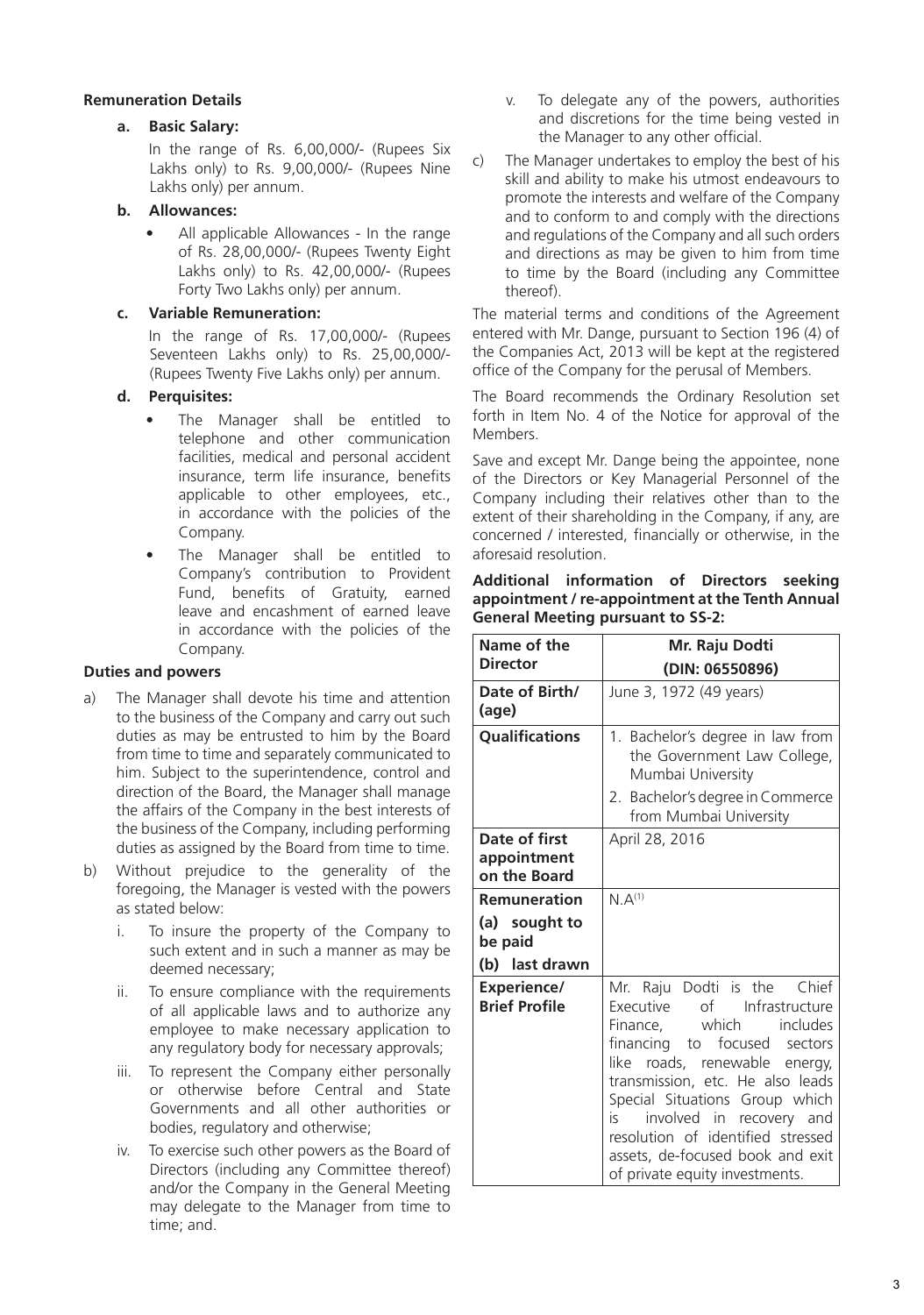| <b>Terms and</b><br>conditions<br>οf                                                                          | Previously at L&T Financial<br>Services ("LTFS"), in his capacity<br>as Group General Counsel, he<br>was instrumental in building in-<br>house practice groups which<br>dealt with advisory, transactional<br>and litigation portfolio for lending<br>and non-lending businesses. In<br>his capacity as Group Head of<br>Compliance, he was primarily<br>leading regulatory compliance<br>including overseeing regulatory<br>inspections. At LTFS, he has also<br>provided strategic direction<br>&<br>leadership to the Corporate<br>Communications, Facilities<br>&<br>Channel Management functions.<br>He joined LTFS in 2015 and<br>has more than two decades of<br>varied experience in national<br>and multi-national<br>banks<br>&<br>financial institutions in the areas<br>of private equity, project finance,<br>infrastructure finance and treasury<br>borrowings. Prior to joining LTFS,<br>he was associated with IDFC,<br>Rabo India Finance, ABN AMRO<br>NV, Societe Generale and Global<br>Trust Bank.<br>Mr. Dodti holds a Bachelor's degree<br>in law from Government Law<br>College, Mumbai University, and<br>a Bachelor's degree in commerce<br>from Mumbai University. He loves<br>music, travelling and is a fitness<br>enthusiast.<br>Appointed as a Director liable to<br>retire by rotation. | Membership<br>of committe<br>across<br>companies<br>(only Statute<br><b>Committees</b><br>as required t<br>be constitut<br>under the A<br>considered)<br>Shareholdin<br>the Compan<br>(Equity) as o<br><b>March 31, 20</b><br>Relationship<br>with other<br>Directors /<br>Manager / K<br><b>Managerial</b><br>Personnel<br>Number of<br><b>Board meeti</b><br>attended<br>during the F<br>2020-21<br>(1)<br>Mr. Raju D<br>("LTFS") and<br>the LTFS. No<br>attending th<br>the Compar |
|---------------------------------------------------------------------------------------------------------------|------------------------------------------------------------------------------------------------------------------------------------------------------------------------------------------------------------------------------------------------------------------------------------------------------------------------------------------------------------------------------------------------------------------------------------------------------------------------------------------------------------------------------------------------------------------------------------------------------------------------------------------------------------------------------------------------------------------------------------------------------------------------------------------------------------------------------------------------------------------------------------------------------------------------------------------------------------------------------------------------------------------------------------------------------------------------------------------------------------------------------------------------------------------------------------------------------------------------------------------------------------------------------------------------------------------------|---------------------------------------------------------------------------------------------------------------------------------------------------------------------------------------------------------------------------------------------------------------------------------------------------------------------------------------------------------------------------------------------------------------------------------------------------------------------------------------|
| appointment/<br>reappointment                                                                                 |                                                                                                                                                                                                                                                                                                                                                                                                                                                                                                                                                                                                                                                                                                                                                                                                                                                                                                                                                                                                                                                                                                                                                                                                                                                                                                                        | Date: June 8,                                                                                                                                                                                                                                                                                                                                                                                                                                                                         |
| <b>Directorship</b><br>held in other<br><b>Companies</b><br>(excluding<br>foreign<br>companies) as<br>on date | <b>L&amp;T</b> Infra Investment Partners<br>1.<br><b>Advisory Private Limited</b><br>Mudit<br>2.<br>Private<br>Cement<br>Limited                                                                                                                                                                                                                                                                                                                                                                                                                                                                                                                                                                                                                                                                                                                                                                                                                                                                                                                                                                                                                                                                                                                                                                                       | Place: Mumba                                                                                                                                                                                                                                                                                                                                                                                                                                                                          |

| <b>Memberships</b><br>of committees                                                                                             | <b>Social</b><br>Corporate<br>А.<br><b>Responsibility Committee</b>                                                   |  |
|---------------------------------------------------------------------------------------------------------------------------------|-----------------------------------------------------------------------------------------------------------------------|--|
| across<br>companies<br>(only Statutory<br><b>Committees</b><br>as required to<br>be constituted<br>under the Act<br>considered) | L&T Financial Consultants<br>1.<br>I imited<br>2.<br>L&T Infra Investment Partners<br><b>Advisory Private Limited</b> |  |
| Shareholding in<br>the Company<br>(Equity) as on<br>March 31, 2021                                                              | One share held jointly with L&T<br>Finance Holdings Limited                                                           |  |
| <b>Relationship</b><br>with other<br>Directors /<br>Manager / Key<br><b>Managerial</b><br><b>Personnel</b>                      | None                                                                                                                  |  |
| Number of<br><b>Board meetings</b><br>attended<br>during the FY<br>2020-21                                                      | All meetings (i.e. four out of four<br>Meetings)                                                                      |  |

(1) Modti is in the services of L&T Financial Services ("LTFS") and draws remuneration from another company within the LTFS. No commission or sitting fees is paid separately for he meetings of the Board and/or any Committee of ny.

> By Order of the Board of Directors For **L&T Financial Consultants Limited**

fulifaallan

**Juhi Jadhav Company Secretary ACS No. 54537**

**Date:** June 8, 2021

**Place:** Mumbai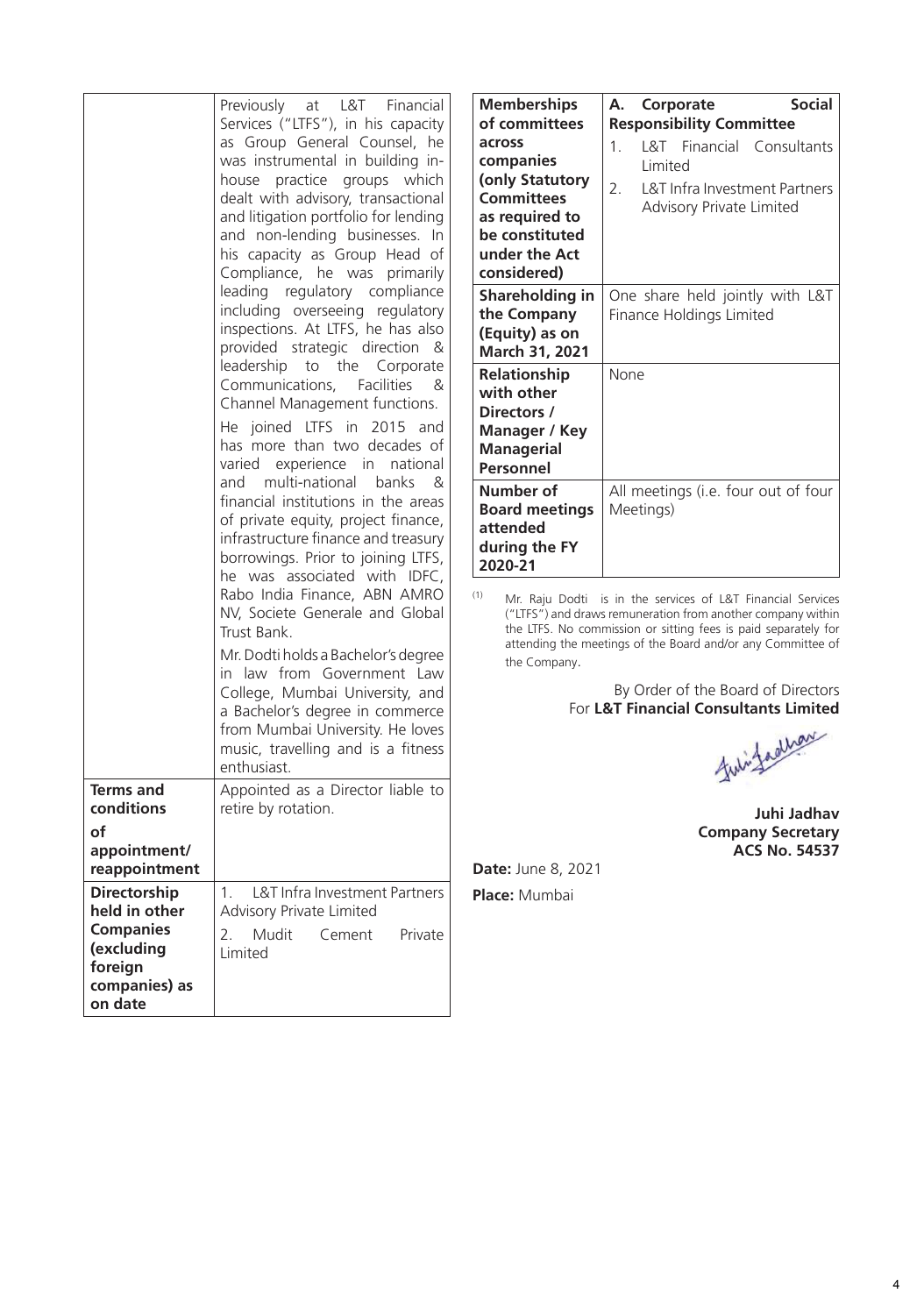## **L&T Financial Consultants Limited**

**Registered Office:** Brindavan, Plot No. 177, C.S.T. Road, Kalina, Santacruz (East), Mumbai - 400098 **CIN:** U65100MH2011PLC299024 **E-mail:** secretarial@ltfs.com **Website:** *www.ltfs.com* **Phone no.:** +91 22 6212 5000 **Fax:** +91 22 62125553

# **ATTENDANCE SLIP**

## **TENTH ANNUAL GENERAL MEETING – WEDNESDAY, JUNE 30, 2021, AT NOON**

(Please fill in the Attendance Slip and hand it over at the entrance of the meeting hall)

| Folio No. |  |
|-----------|--|
|           |  |
| Name      |  |
| Address   |  |
|           |  |

## **I certify that I am a registered member/proxy for the registered member of the Company.**

I hereby record my presence at the Tenth Annual General Meeting of the Company held at Brindavan, Plot No. 177, C.S.T. Road, Kalina, Santacruz (East), Mumbai - 400 098 on Wednesday, June 30, 2021, at Noon.

First / Sole holder / Proxy Second holder / Proxy Third holder / Proxy

...................................... .................................. ...............................

...............................................................................................................................................................